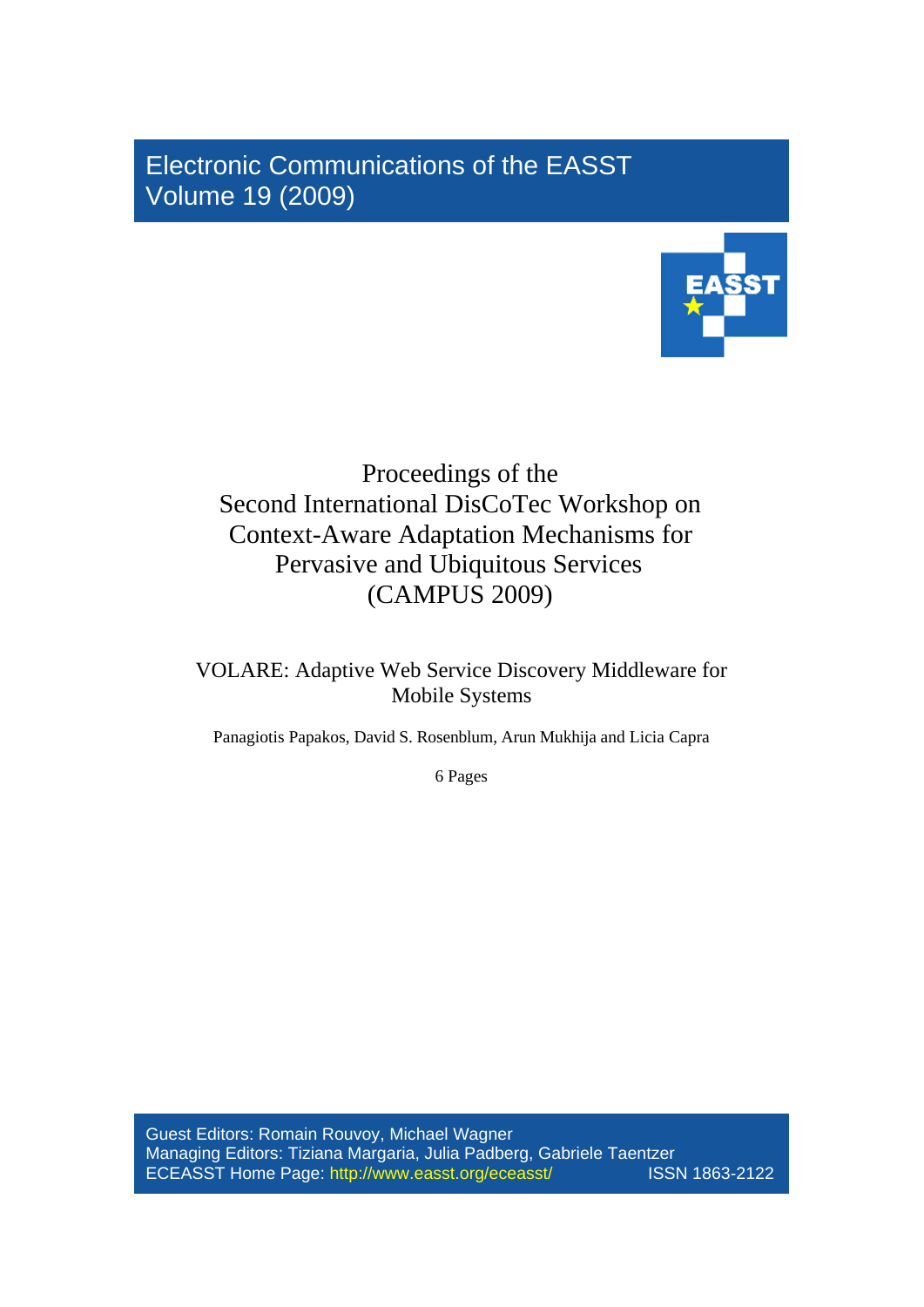

# **VOLARE: Adaptive Web Service Discovery Middleware for Mobile Systems**

## **Panagiotis Papakos, David S. Rosenblum, Arun Mukhija and Licia Capra**

Dept. of Computer Science University College London London WC1E 6BT, UK

{p.papakos, d.rosenblum**,** a.mukhija, l.capra}@cs.ucl.ac.uk

**Abstract:** With the recent advent and widespread use of smart mobile devices, the flexibility and versatility offered by Service Oriented Architecture's (SOA) makes it an ideal approach to use in the rapidly changing mobile environment. However, the mobile setting presents a set of new challenges that service discovery methods developed for nonmobile environments cannot address. The requirements a mobile client device will have from a Web service may change due to changes in the context or the resources of the client device. In a similar manner, a mobile device that acts as a Web service provider will have different capabilities depending on its status, which may also change dramatically during runtime. This paper introduces VOLARE, a middleware-based solution that will monitor the resources and context of the device, and adapt service requests accordingly. The same method will be used to adapt the Quality of Service (QoS) levels advertised by service providers, to realistically reflect each provider's capabilities at any given moment. This approach will allow for more resource-efficient and accurate service discovery in mobile systems and will enable more reliable provider functionality in mobile devices.

**Keywords:** mobile systems, semantic Web, context awareness, Web services, service discovery, quality of service metrics

## **1 Introduction**

Service discovery is of vital importance in the architecture of a Service Centric System (SCS). The capability to dynamically choose an appropriate Web service for a given task is what gives SCSs their versatility. A typical Web service discovery approach in mobile systems is to use a broker to perform Web service matching and binding, given a semantic Web service request from the client [LCab06, Muk07]. This approach is often preferred in mobile systems, as it allows for a third party to act as a broker, which is useful in the resource-limited mobile device world. The client device initiates the search using a semantic request, which usually includes functional requirements, acceptable QoS levels and other metrics such as trust levels. These serve as the criteria to judge whether a service is appropriate for use in a SCS [Ben05].

From the provider side, Web services are advertised via schematic descriptions, which describe the functionality of the service and advertise the QoS levels that this service can provide [Ben05]. The broker will then choose the Web service best satisfying a service request. Currently, Web service discovery in mobile systems is based on architectures developed for conventional desktop systems [LCab06, Muk07]. However, such approaches do not account for the different challenges present in mobile applications. A conventional system, either a client or a service provider, will generally be dedicated to a set of tasks, with sufficient resources to execute that task. In this case, the resources or the context of the client or provider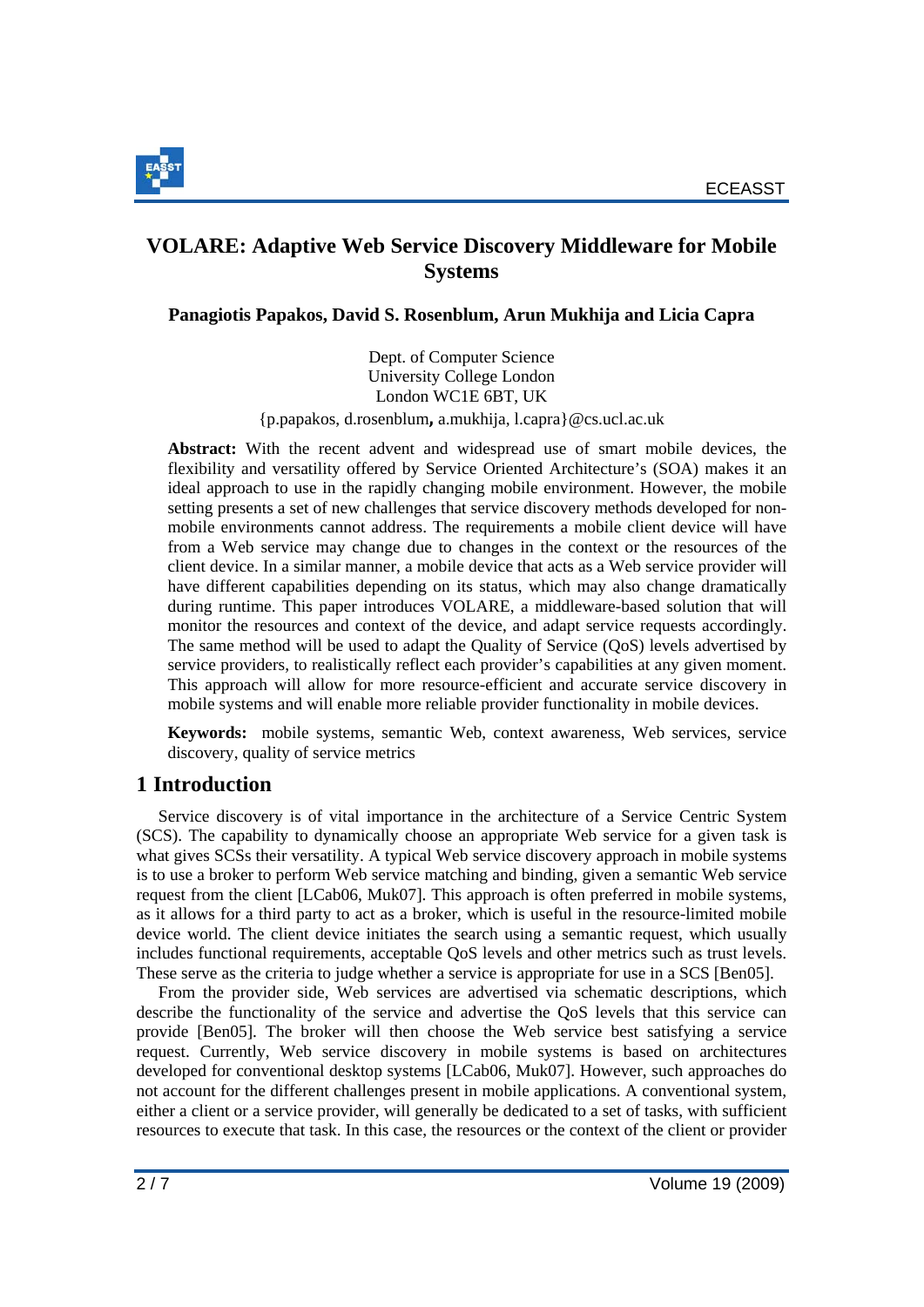

device are less of an issue. However, unlike the typical desktop system, a mobile device's context changes dramatically during runtime. A mobile client's needs and priorities will change according to his environment and activities, and the Web service request must adapt accordingly to best satisfy these changing requirements. Additionally, a mobile device's resources tend to be limited, therefore proper prioritization of tasks and the services requested is essential to conserve those resources. A more adaptive approach is needed to account for the constant changes in the context and resources of a mobile device during the runtime of a SCS.

In a similar manner, a mobile device may also act as a Web service provider. In that case, the provider device's capabilities may change according to its resources and context as well, which may cause the real QoS levels it provides to be lower than the QoS advertised. This can lead to serious problems in the reliability and performance of a SCS using the provided service, such as bottlenecking. It may even lead to loss of trust if the provider keeps offering lower QoS than advertised. It is therefore important that the QoS levels advertised for each Web service adapts to reflect the current capabilities of the provider device.

This problem becomes more intense when a node acts as both provider and client. In that case, the tasks of requesting services to satisfy the device's needs and providing Web services to others must be balanced, according to the context and the available resources of the device. During runtime, different priorities may need to be given to the requester or the provider side according to the device's status, to ensure optimal operation.

In this paper we describe a middleware based approach called VOLARE, which can adapt the Web Service Discovery process to the mobile environment. This middleware can be used to adapt not only the Web service request of a client device, but also the advertised QoS levels of a service provider to better reflect its current capabilities, enabling more reliable service advertisements. This adaptation can happen dynamically, by identifying the variables of the service request and/or service description that will be altered, and the modifiers that may alter them. By using a modular approach, we also ensure that the existing services and service descriptions do not need to be altered to use the VOLARE middleware.

In this paper, we consider the context of a device to represent the environmental variables that affect the device, including time and date, surrounding devices and user preferences such as current activity, location, cost etc. As resources, we refer to the physical resources of the mobile device such as battery, data storage, network availability etc.

## **2 Related Work**

There has already been extensive work in Web service discovery using brokers [Muk07, LCab06]. Such approaches do not focus on dynamic adaptation, since they were designed for systems where availability and resources are less of an issue. They are also not optimized for mobile networks, where the network layout and availability changes radically during runtime.

There has also been significant research on context-aware web services, specifically for mobile phone applications [LCap05, Rae05, She04]. While this work focuses on evaluating environmental variables that may affect the device's performance, or on how to use context data in an application [Rae05, She04], we instead focus on how to use that contextual information to directly adapt the QoS levels requested or advertised.

There have been similar efforts for adapting different policies for QoS thresholds that change according to contextual variables [LCap05] for many applications such as discovering resources. VOLARE focuses on Web service discovery. A key feature in the VOLARE approach is that the variables will be dynamically adjusted according to the changes in context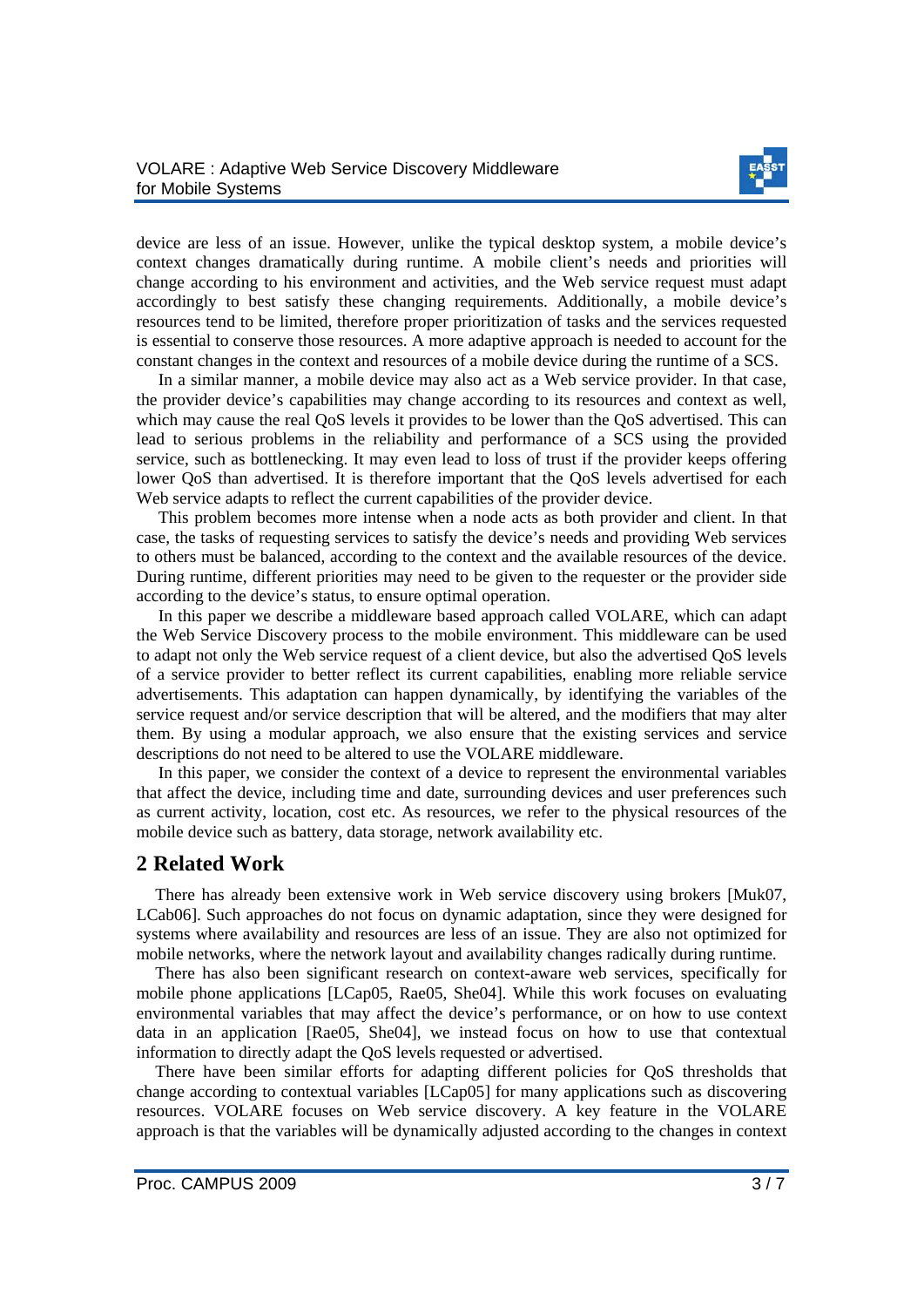

and resources, without the need to hard code specific policies within the service requests, or using only if-else statements. This allows for much greater versatility and intelligence in the adaptation process. One other difference is that our middleware will also focus on adapting the QoS levels advertised by the Web service provider as well. This ensures that the advertised QoS levels are realistic given the provider device's current status. It also allows the VOLARE approach to balance a single mobile device's Service Request and Provider functionality to improve performance and prioritize according to context and available resources.

A project that attempts a similar approach for web service discovery is PLASTIC[Aut07], however, it focuses on adapting the Service Level Agreements between client-server SLAs. it does not provide actual dynamic adaptation like VOLARE, neither does it provide adaptation of service advertisements, instead opting to adapt the service themselves to comply to requirements, which may not be feasible in the resource constrained mobile environment.



Figure 1: The VOLARE architecture

### to hold the policy specifications.

## **3 VOLARE Architecture**

As illustrated in Figure 1, the VOLARE middleware will intercede between the mobile device OS and the Broker. It will monitor the Context and Resource Data given by the OS, and intercept any Service Requests from the Requester Module. Then the Middleware will adapt the Service Request to better accommodate the present needs of the device.

In a similar manner, any Service Descriptions advertised by the Service Provider module will also be dynamically adapted according to the context and resource variables, to ensure that the QoS levels of the provider match its current capabilities.

Using a middleware approach allows us to keep the adaptation functionality separate from the Web services themselves, and from the Broker module. The adaptation policies themselves are separate from the semantic descriptions or service requests (see section 4.1). This architecture ensures that the adapted service descriptions and advertisements are syntactically identical to unadapted versions, allowing for interoperability with non-VOLARE nodes. The adaptation should have no effect on the functionality of the broker module, or the service repository, however, a repository will be needed

The VOLARE architecture also allows adaptation in the case where a single node acts as both client and provider. The middleware will be able to balance and prioritize between these two functions according to the current status of the device, such as lowering the QoS levels advertised on the provider side when the context indicates that the client side requires a higher priority, and vice versa.

## **4 Example Scenarios**

#### **4.1 GPS Traffic Control Optimization**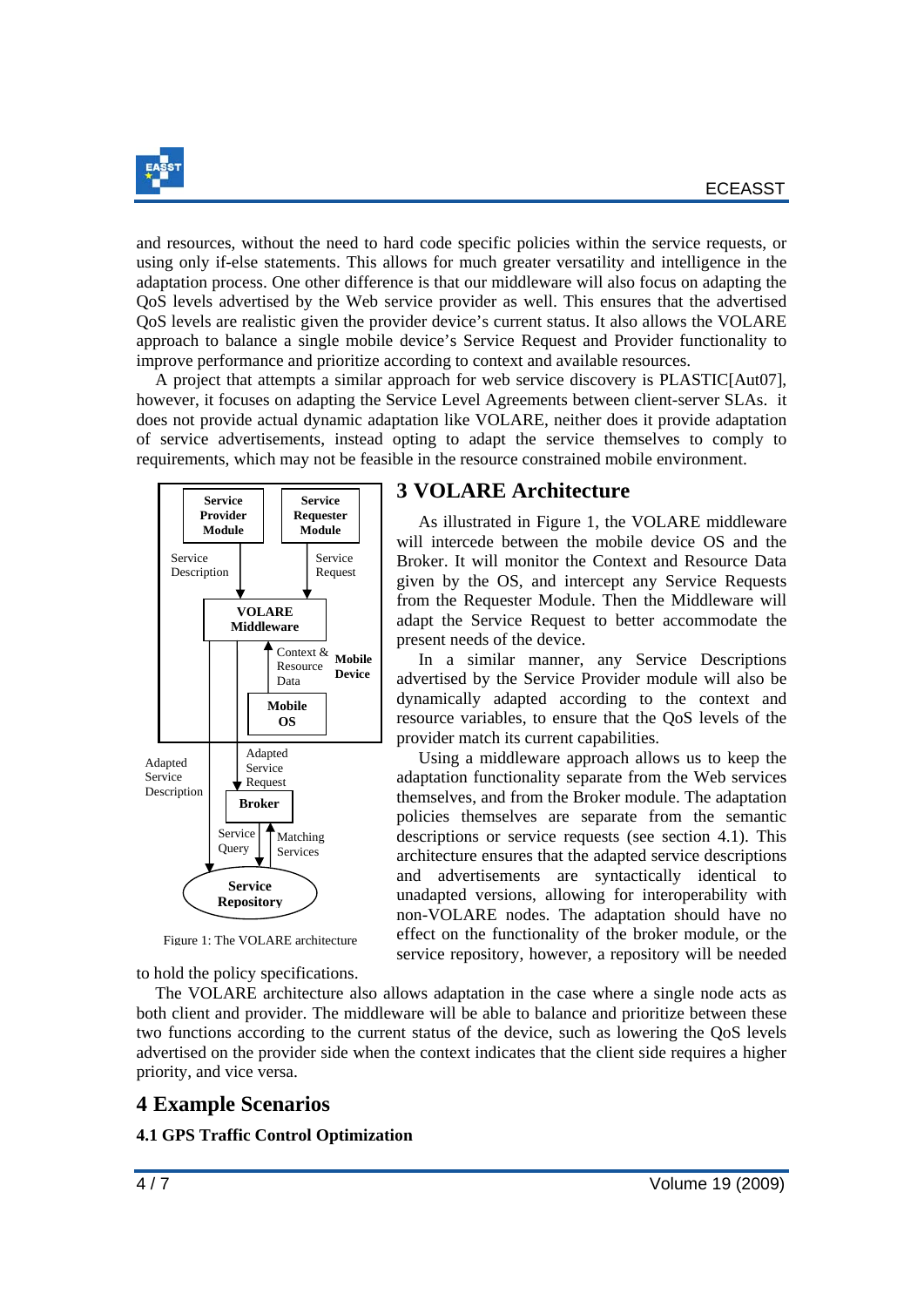

One application of the VOLARE middleware is Traffic Control applications using mobile GPS devices in cars. In this scenario, each device uses Web services to transmit and request traffic data. The communication between mobile devices can be either P2P or through a centralized server. A typical runtime operation would be:

1. The car starts moving. The mobile device will switch to **Driving** mode.

The **Service Requests** consist of requests about traffic information from surrounding devices, so that the optimal route is plotted.

The **Service Provider** side consists of the device offering services that inform surrounding devices of its location and traffic status, at a certain refresh rate.

2. The car accelerates on the open road. The device switches to **Low Traffic** mode.

The **Service Request's** QoS levels get adapted to require higher refresh rates, as the device must quickly acquire information about the surrounding traffic to plot the optimal path, since its location is rapidly changing.

The **Service Provider** advertised QoS levels, such as the offered refresh rate, is lowered, since priority must be given to the increased activity of the Service Request component, and resources are limited.

3. The car arrives at a traffic jam, and its average speed slows. The device may also detect surrounding devices in **Heavy Traffic** mode, and thus switches to that mode as well.

The **Service Request** is adapted to require lower refresh rate, since the location changes at a lower rate, and therefore rapid updates are not essential for route plotting.

The **Service Provider** advertised QoS levels are raised, since there is lower emphasis on the service request side. Additionally, it is more critical to communicate its Heavy Traffic status to other devices so they may plot routes away from that location.

Note that this is an optimization problem scenario, where the adaptive functionality allows for more efficient choice of a service from a list of similar Web services. Using the VOLARE middleware ensures that the service provider and service requester module are given different priorities depending on the situation, so the functionality of the device itself is not affected.

A service description, advertising the capabilities of the Web service, would be:

```
<Web-service>
```
*<name>TrafficService</name>* 

*<wsdl>www.trafficServices.com/TrafficService</wsdl>* 

*<bandwidth> 50 </bandwidth>* 

```
<refreshrate> 5 </refreshrate>
```
*</Web-service>*

To use VOLARE to support this service, we would just need to specify a policy: *<adaptation-policy>* 

 *<resources> Battery, CPU, NetworkAvaliability </resources>* 

 *<context> Date, Time, Location, Status </context>* 

 *<adaptation> bandwidth = bandwidth\*NetworkAvaliability* 

 *<status value="Heavy Traffic"> refreshrate = refreshrate\*(CPU+Battery)\*1.5</status> <status value="Low Traffic"> refreshrate = refreshrate\*(CPU+Battery)\*0.5 </status>* 

 *</adaptation> </adaptation-policy>* 

As can be seen, the adaptation policy itself is separate from the semantic description of the service offered, yet allowing adaptation of various variables within that semantic description. Note that VOLARE allows both gradual and if-else adaptation approaches, depending on the variable. The VOLARE middleware will intercept the Service Description, and use it's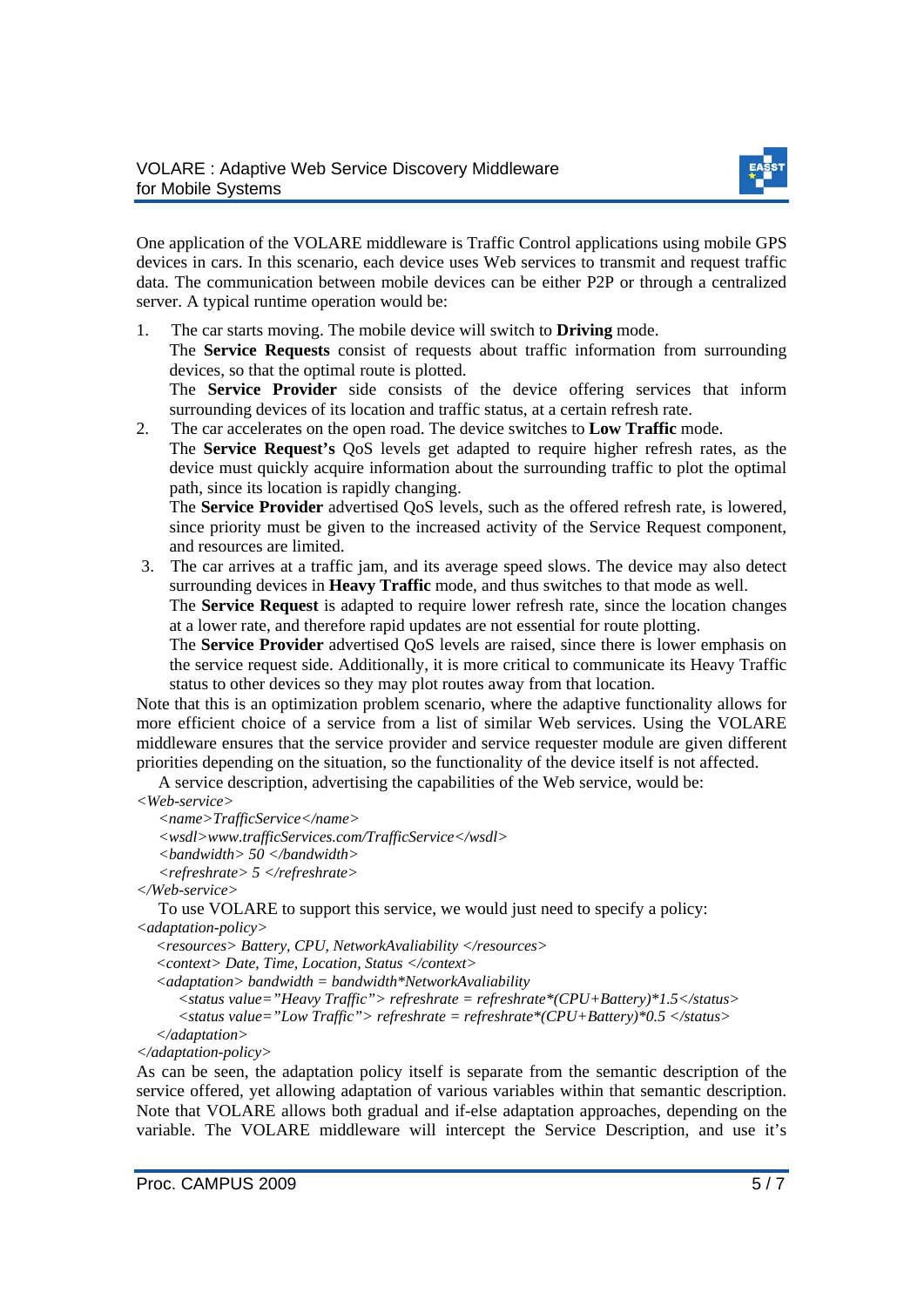

contextual and resource data to adapt it, according to the specified policy. The policy itself can be adapted if necessary, and the system can support global policies.

#### **4.1 Venue Advertisement System**

Another application of VOLARE would be in advertising commercial services, such as venues and gigs. In this case, the the user moves around the city. He has set his mobile device to inform him of sites or attractions he may be interested in. The phone is in **Leisure** mode. The **Service Request** module will request attraction or venue information services according to the user's preferences. The QoS levels will be adapted to take advantage of the mobile device's spare resources, without compromising the device's functionality.

The **Service Provider** module may forward local restraint advertisements, including a personal ranking of each venue ascertained by the user's history. QoS levels will again depend on spare resources, but priority is given to the Requester module according to resources.

At lunchtime, the middleware will switch to **Lunch** mode automatically, according to the context data it has about the current time of day. The **Service Requests** will give priority to restaurant venue advertisements, and specifically to the types of restaurant that contextual data indicates that the user prefers. Such data can be collected by monitoring past user reactions to advertisements, for example if the user booked a table at a certain type of venue before etc.

The **Service Provider** module will operate in a similar manner to the Leisure mode, until the user makes a booking. At that point, priority will be given to the Provider Side.

This example demonstrates the use of adaptation in giving priorities to services according to changing content, depending on the context of the device. This will increase accuracy by binding services more likely to satisfy the user's requirements. Additionally, it optimizes the performance of the provider side by adapting according to the available resources.

# **5 Implementation and Evaluation**

As part of this project a prototype implementation of VOLARE shall be developed to allow evaluation of the benefits provided by this approach. This prototype middleware will be integrated to a number of mobile devices, which will then use a broker based approach to discover and host a set of existing web services.

Evaluation will be done using existing commercial or academic Web services to produce plausible and convincing case studies. Comparisons between existing service discovery approaches and the VOLARE approach will be conducted to ascertain the differences in efficiency and accuracy of the service discovery process. Additionally, the test mobile devices themselves will be monitored to assess VOLARE's impact on resource efficiency

## **6 Conclusions and Future Work**

In conclusion, the automatic adaptation of service descriptions in SOAs is an issue that has yet to be sufficiently addressed by the current state of the art. In this paper, we present a solution to this problem via the VOLARE middleware approach, which adapts service requests and service descriptions of web services according to the status of a mobile device. The middleware will monitor the context and resources of a mobile device and then proceed to dynamically adapt the Web service request or, if the device is a provider, the advertised QoS levels of the offered Web services accordingly. This will ensure more accurate descriptions of a client's current requirements and more realistic service advertisements from the providers. This in turn will increase service discovery efficiency and accuracy by choosing the most